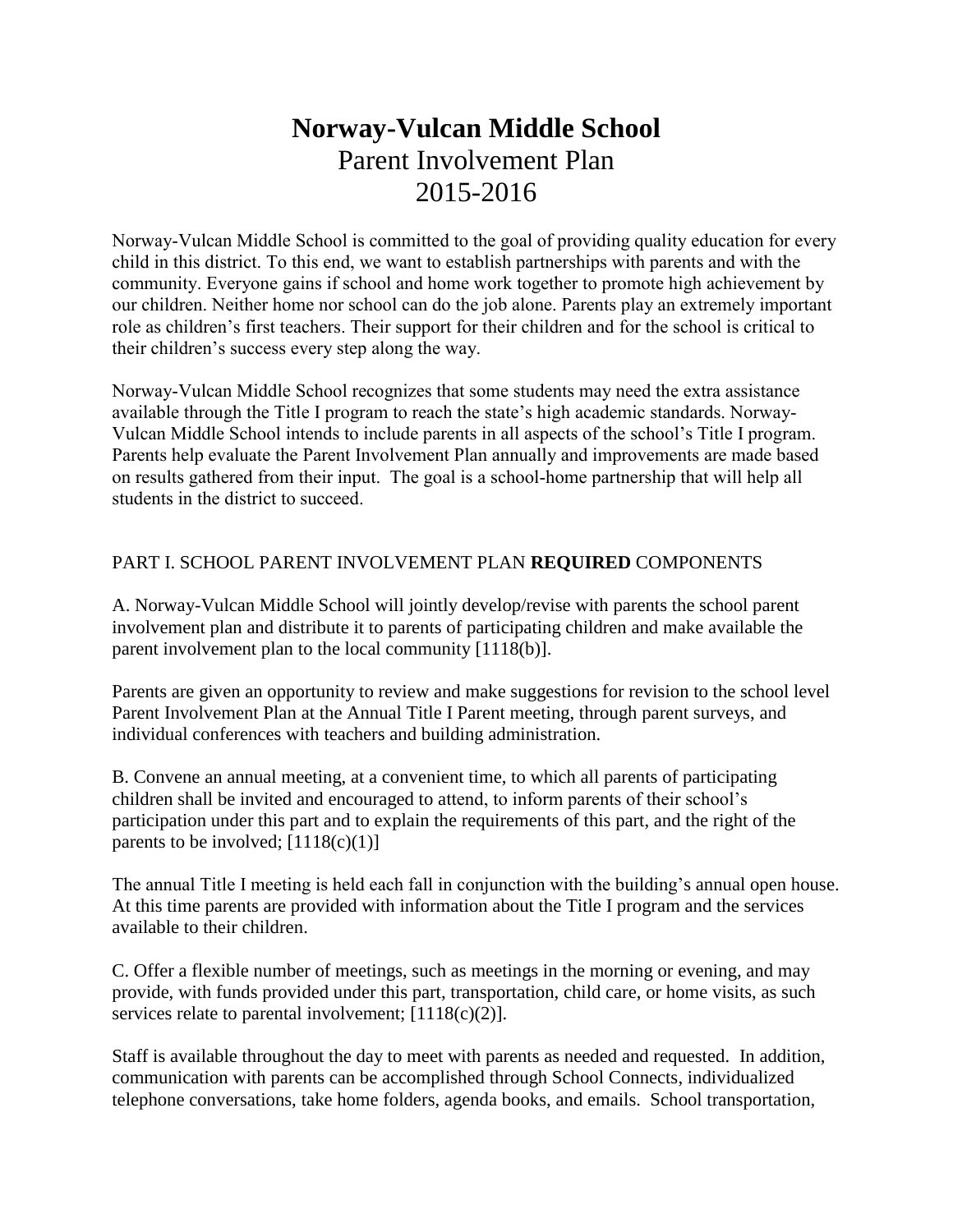childcare, and home visits are provide on an as-needed basis when working with parents.

D. Involve parents, in an organized, ongoing, and timely way, in the planning, review, and improvement of the school plan under section 1112, schoolwide under section 1114 and the process of the school review and improvement under section 1116.

Planning, review and revision of the building school improvement plan is done through the school improvement team. A parent representative is a member of the school improvement team.

E. Provide parents of participating children –

a. Timely information about programs under this part;  $[1118(c)(4)(A)].$ 

Information about the school, its curriculum and programs, and its performance expectations are shared with parents through progress reports, report cards, newsletters, emails, parent-teacher conferences, Power School, and through the local media.

b. a description and explanation of the curriculum in use at the school, the forms of academic assessment used to measure student progress, and the proficiency levels students are expected to meet;  $[1118(c)(4)(B)]$  and

The curriculum used at Vulcan Middle School is in line with the state curriculum. Additional programs available for students include, but are not limited to, chorus, tech-ed, multi-media, life skills, art, and band. Academic assessment includes standardized tests (M-STEP, STAR Reading, AIMSWeb) and classroom assessment. Proficiency levels are established by the state, local district, and individual classroom.

c. if requested by parents, opportunities for regular meetings to formulate suggestions and to participate, as appropriate, in decisions relating to the education of their children, and respond to any such suggestions as soon as practically possible.  $[1118(c)(4)(C)]$ .

Norway-Vulcan Middle School strives to ensure that all parent communications are provided in parent friendly, jargon free language. Parents are encouraged, when appropriate, to participate in the decision making process as it relates to the education of their child. If suggestions are made by parents regarding any aspect of their child's education, those suggestions are discussed by administration and/or staff, as appropriate, and responses are provided to parents in a timely manner.

F. If the schoolwide program plan is not satisfactory to the parents of participating children, submit any parent comments on the plan when the school makes the plan available to the local educational agency [1118(c)(5)].

Parents are able to make recommendations to the Superintendent when they have concerns about the schoolwide plans and its activities.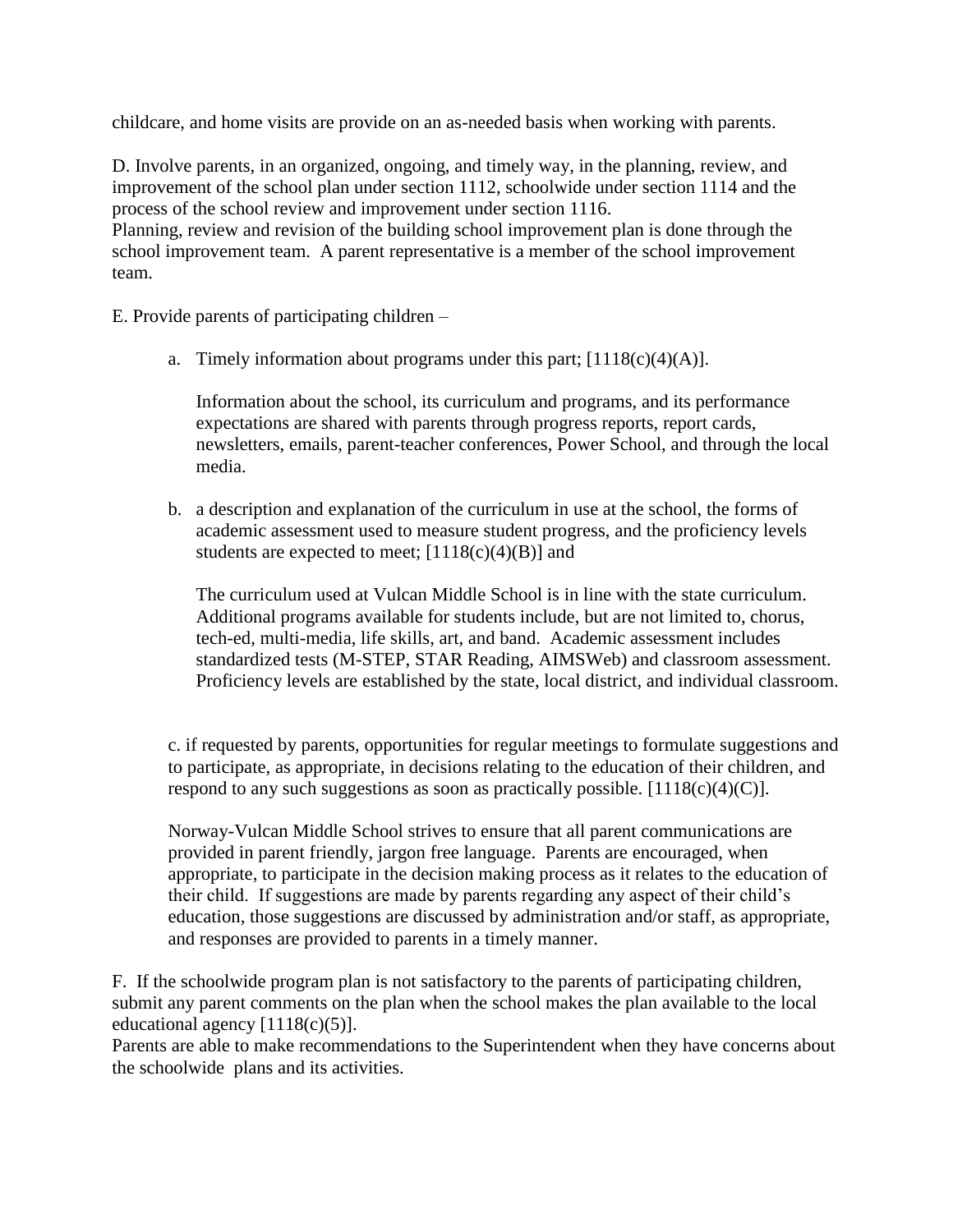# PART II **REQUIRED** SHARED RESPONSIBILITIES FOR HIGH STUDENT ACADEMIC ACHIEVEMENT

As a component of the school-level parent involvement plan, each school shall jointly develop with parents for all children served under this part a school-parent compact that outlines how parents, the entire school staff, and students will share the responsibility for improved student academic achievement [1118(d)(1)].

1 Conduct a parent/teacher conference in elementary schools, annually (at a minimum), during which the compact shall be discussed as the compact relates to the individual child's achievement; [1118(d)(2)(A)].

Norway-Vulcan Middle School holds annual parent-teacher conferences each fall, and the Parent Compact is shared with parents in attendance at that time. For parents not in attendance, the compact is sent home with a request for signature and returned.

2 Provide frequent reports to parents on their children's progress; [1118(d)(2)(B)].

Student progress reports are provided quarterly with report cards, and additional reports are sent home to alert parents of students who are experiencing difficulty. In addition, parents have access to their student grades through Power School. Parents of students who are experiencing difficulty are alerted sooner if necessary.

3 Provide parents with reasonable access to staff, opportunities to volunteer and participate in their child's class and observation of classroom activities  $[1118(d)(2)(C)]$ . Parents are always welcome at Norway-Vulcan Middle School.

#### BUILDING CAPACITY **REQUIREMENTS** FOR INVOLVEMENT

To ensure effective involvement of parents and to support a partnership among the school involved, parents, and the community to improve student academic achievement, each school and local educational agency assisted under this part –

a. Shall provide assistance to the parents of children served by the school or local educational agency, as appropriate, in understanding such topics as the State's academic content standards and State student academic achievement standards, State and local academic assessments, the requirements of this part, and how to monitor a child's progress and work with educators to improve the achievement of their children; [1118(e)(1)].

Information about the school, its curriculum and programs, and its performance expectations are shared with parents at the annual Title I Parent Meeting, at parentteacher conferences, individual parent meetings, progress reports, report cards, newsletters, take home folders, emails and through the local media. Norway-Vulcan Middle School strives to ensure that all parent communications are provided in parentfriendly, jargon-free language.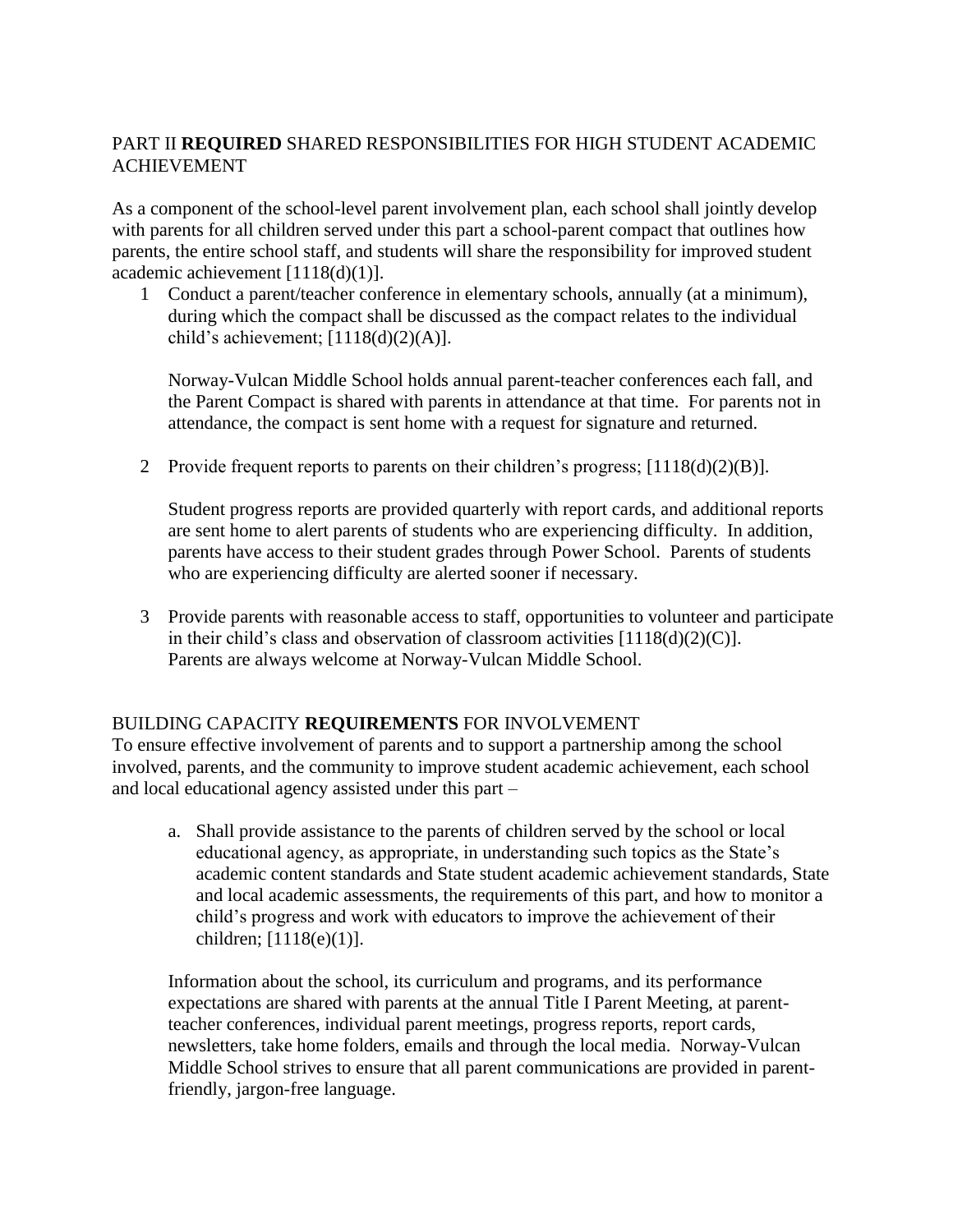b. Shall provide materials and training to help parents to work with their children to improve their children's achievement, such as literacy training and using technology, as appropriate, to foster parental involvement; [1118(e)(2].

Resources to assist parents in working with their children to improve academic achievement are provided during individual parent conferences and meetings.

c. Shall educate teachers, pupil services personnel, principals, and other staff, with the assistance of parents, in the value and utility of contributions of parents, and in how to reach out to, communicate with, and work with parents as equal partners, implement and coordinate parent programs, and build ties between parents and the school; [1118(e)(3].

Training of staff to incorporate parent involvement strategies generally occurs throughout the year at staff meetings.

d. Shall, to the extent feasible and appropriate, coordinate and integrate parent involvement programs and activities with Head Start, Reading First, Early Reading First, Even Start, the Home Instruction Programs for Preschool Youngsters, the Parents as Teachers Program, and public preschool and other programs, and conduct other activities, such as parent resource centers, that encourage and support parents in more fully participating in the education of their children; [1118(e)(4)].

Because of the age of our students, we do not coordinate activities with many of the above listed programs such as Head Start. Norway-Vulcan Middle School regularly coordinates activities with the Dickinson-Iron Intermediate School District, the Department of Natural Resources, the Norway Myr (local wetlands area), Kiser Hydro, NorthPointe Behavioral Health Services, and the Dickinson-Iron District Health Department.

- e. Shall ensure that information related to school and parent programs, meetings, and other activities is sent to the parents of participating children in a format and, to the extent practicable, in a language parents can understand; [1118(e)(5)]. Norway-Vulcan Middle School strives to ensure that all parent communications are provided in parent-friendly, jargon free language. If translation services are required, assistance is received through the Dickinson-Iron Intermediate School District.
- f. Shall provide such other reasonable support for parental involvement activities under this as parents may request  $[1118(e)(14)].$

Parents are always welcome at Norway-Vulcan Middle School. All reasonable requests for support to assist parents in being actively involved in their child's education are addressed by building staff.